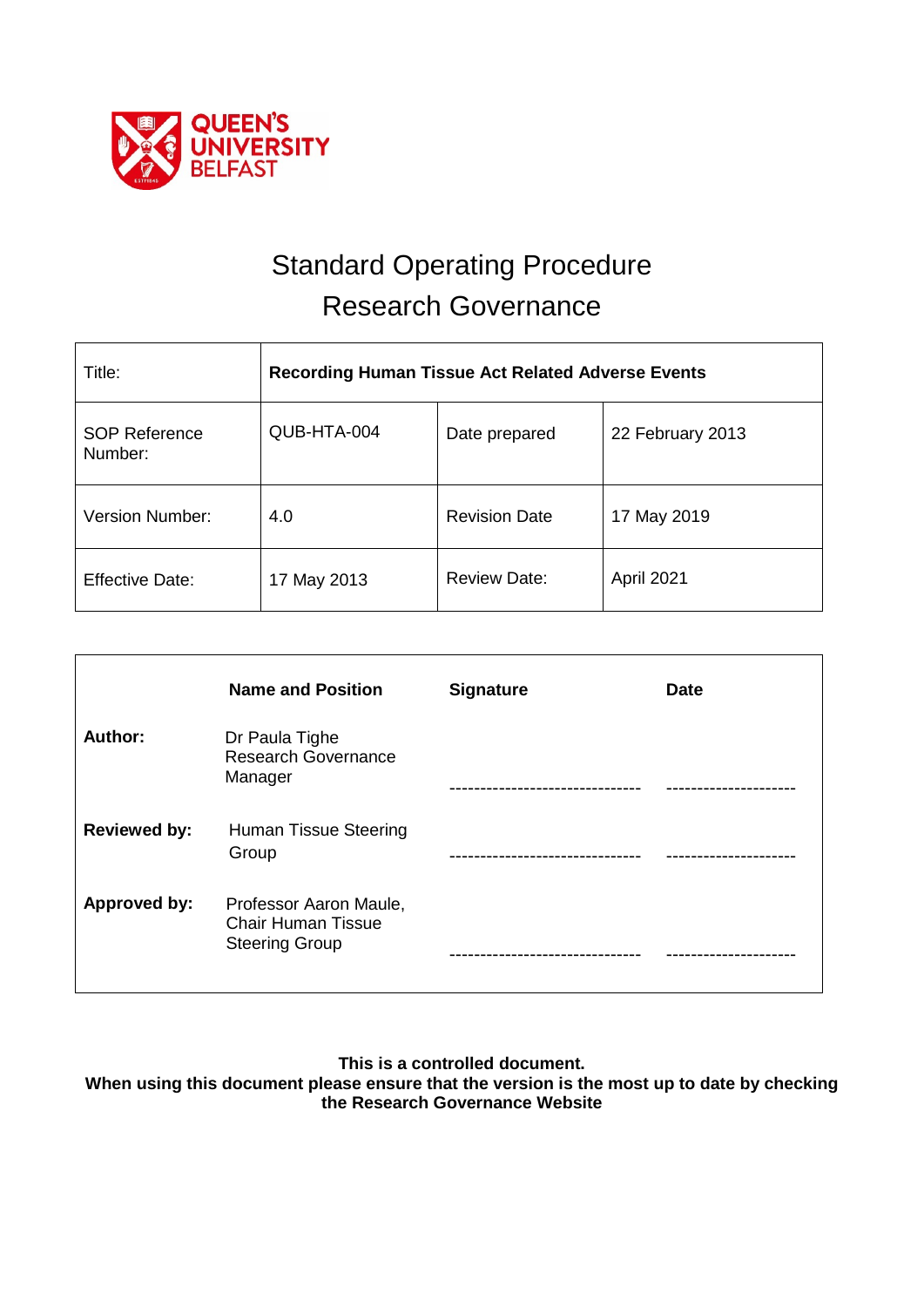## Revision Log

| <b>Previous Version</b> | Date of             | Reason for                    | New Version      |
|-------------------------|---------------------|-------------------------------|------------------|
| number                  | Review/Modification | Review/Modification           | <b>Number</b>    |
| FMH&LS/SOP/006/01       | 14/02/2013          | Rewrite because of            | v <sub>1.0</sub> |
|                         |                     | integration to Research       |                  |
|                         |                     | Governance                    |                  |
| v <sub>1.0</sub>        | 06/02/2015          | Periodic Review:              | v <sub>2.0</sub> |
|                         |                     | Queen's Online replaced       |                  |
|                         |                     | by Research                   |                  |
|                         |                     | Governance Website            |                  |
|                         |                     | details on cover page         |                  |
| v <sub>2.0</sub>        | 10/04/2017          | Review in response to         | $V$ 3.0          |
|                         |                     | <b>Human Tissue</b>           |                  |
|                         |                     | Authority's Codes of          |                  |
|                         |                     | <b>Practice and Standards</b> |                  |
|                         |                     | update.                       |                  |
| v3.0                    | 17/05/2019          | Periodic review. Logo         | v4.0             |
|                         |                     | and name of Chair             |                  |
|                         |                     | updated on cover page.        |                  |
|                         |                     | Web links updated.            |                  |
|                         |                     |                               |                  |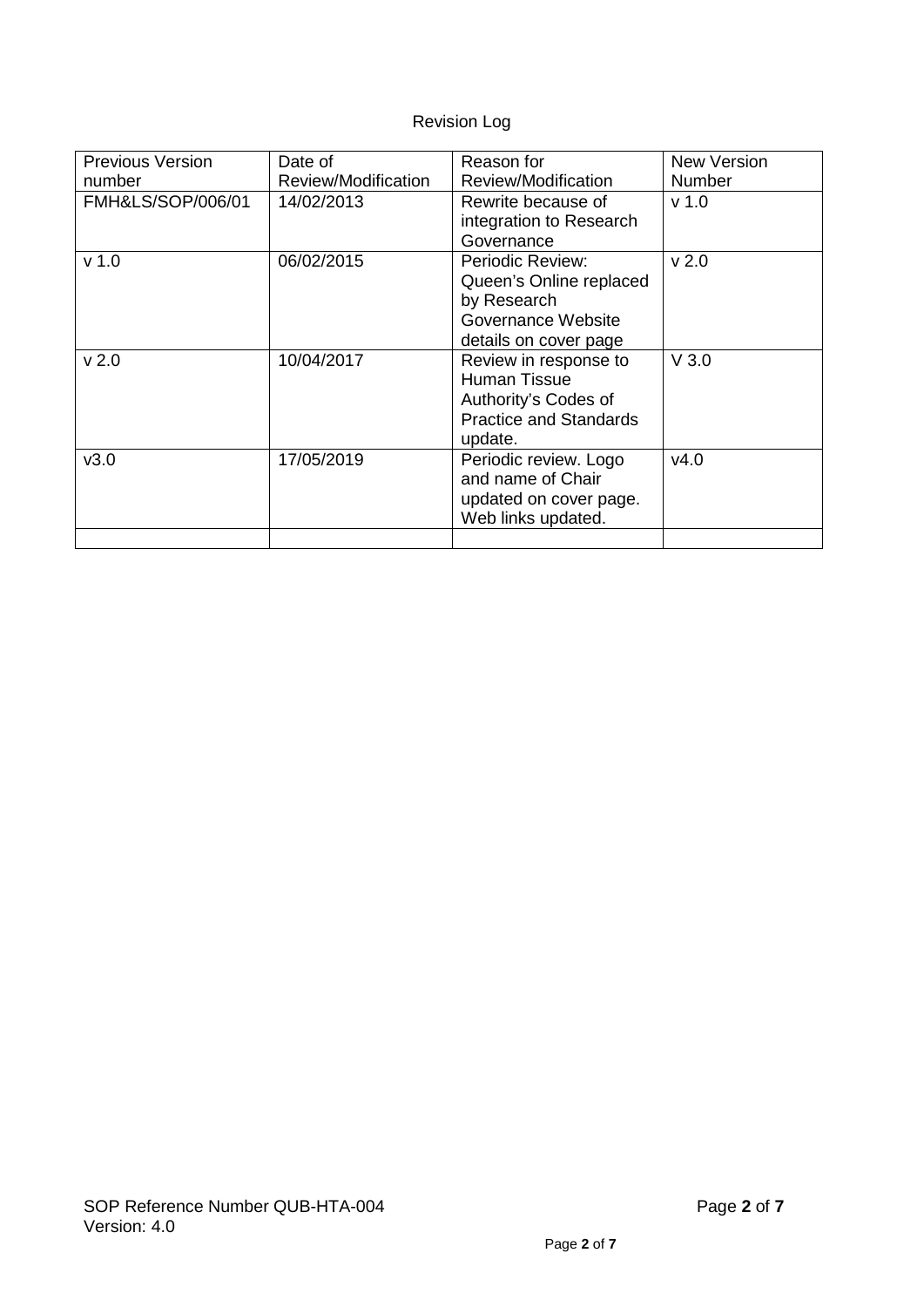## **1. Purpose**

This Standard Operating Procedure (SOP) outlines the procedures to be followed when identifying, recording, reporting and handling adverse events (AEs) involving relevant material as defined by the Human Tissue Act.

## **2. Introduction**

The Human Tissue Act 2004 (HT Act) came into force on the 01 September 2006 and provides a framework for regulation of research involving the removal, storage, use and disposal of human tissue. The Human Tissue Authority requires licensed premises to have procedures in place for reporting and recording AEs.

## **3. Scope**

This SOP applies to all University staff and students who, within the scope of the Human Tissue (HT) Act (2004) are involved with the removal, storage and use of human organs and other tissue for scheduled purposes.

## **4. Responsibilities**

#### **4.1 Designated Individual**

It is the responsibility of the Designated Individual (DI) to review all AEs and provide input on any preventive or corrective action as required.

## **4.2 Person Designated**

The PD is responsible for assessing the severity of any AE affecting premises and completing the HTA Adverse Event Notification form and reporting the AE to the DI and Research Governance.

## **4.3 Chief Investigator**

The Chief Investigator (CI) is responsible for assessing the severity of the AE for his/her specific research study and for informing the DI and PD of all suspected or actual AEs.

## **4.4 All staff or students involved in HT Act regulated activities**

Staff or students involved in HT Act regulated activities are responsible for reporting any AEs observed or suspected to the PD and/or CI for the area as appropriate.

#### **4.5 Research Governance**

Research Governance is responsible for maintaining records of all reported HT Act related AEs and for collating reports on AE occurrences for review by the Human Tissue Steering Group (HTSG).

## **5. Procedure**

## **5.1 Identification of an AE**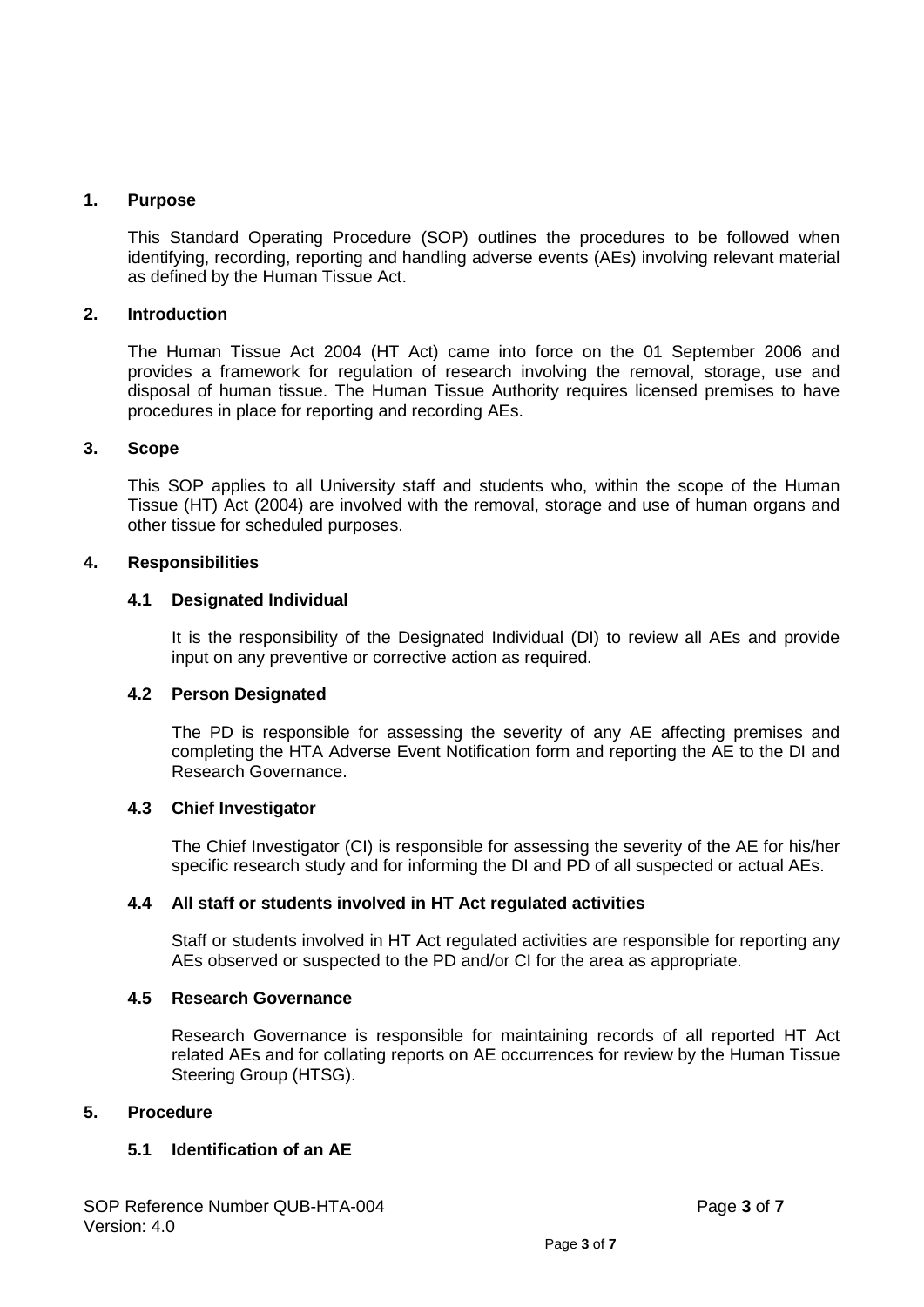A HTA related AE is any event which:

- Caused harm or had the potential to cause harm to staff, visitors or research participants;
- Led to or had the potential to lead to a breach of security of the premises and the contents therein;
- Caused harm or had the potential to cause harm to stored human tissue (including loss);
- Gave rise to an internal enquiry.

Examples of AEs are provided below. These examples are not exclusive and further advice on the identification of an AE may be sought from Research Governance or the area PD if necessary.

Examples of AEs:

- Loss of relevant material (eg freezer breakdown, during transportation);
- Lack of appropriate consent for removal, storage or use of relevant material;
- Incorrect labelling of relevant material;
- Incorrect disposal of relevant material:
- Relevant material not stored in appropriate conditions (eq location is not secure);
- Relevant material transferred without an appropriate Material Transfer Agreement in place;
- Information not entered on QOL Human Tissue Register.

## **5.2 Assessment of an AE**

The DI and PD for the area must be informed as soon as practicable when an AE is observed or suspected.

For study specific AEs the CI will assess the extent of the event and initiate any immediate measures that may be required.

Upon notification of an AE involving premises the PD, in consultation with the DI, will assess the extent of the event and initiate any immediate measures that may be required.

## **5.3 Reporting and recording of an AE**

Any AE observed or suspected must be reported to the DI, PD and CI (if study specific) as soon as practicable (and no later than 48 hours).

Initial reporting should detail:

- Name of individual who reported the AE;
- The name of the CI:
- Full title of the research study;
- The location where the AE occurred;
- Date/time AE occurred and/or was identified:
- Details of the AE;
- Details of any initial corrective actions.

All AEs must be recorded using the HTA AE report form (see Appendix 1). The HTA AE report form must include information on the time, location and nature of the event, the names of those involved and any action taken. The CI (study specific) or PD (premises) is responsible collating the information required for the HTA AE report form and for submission of this form to Research Governance. The CI/PD must report the AE to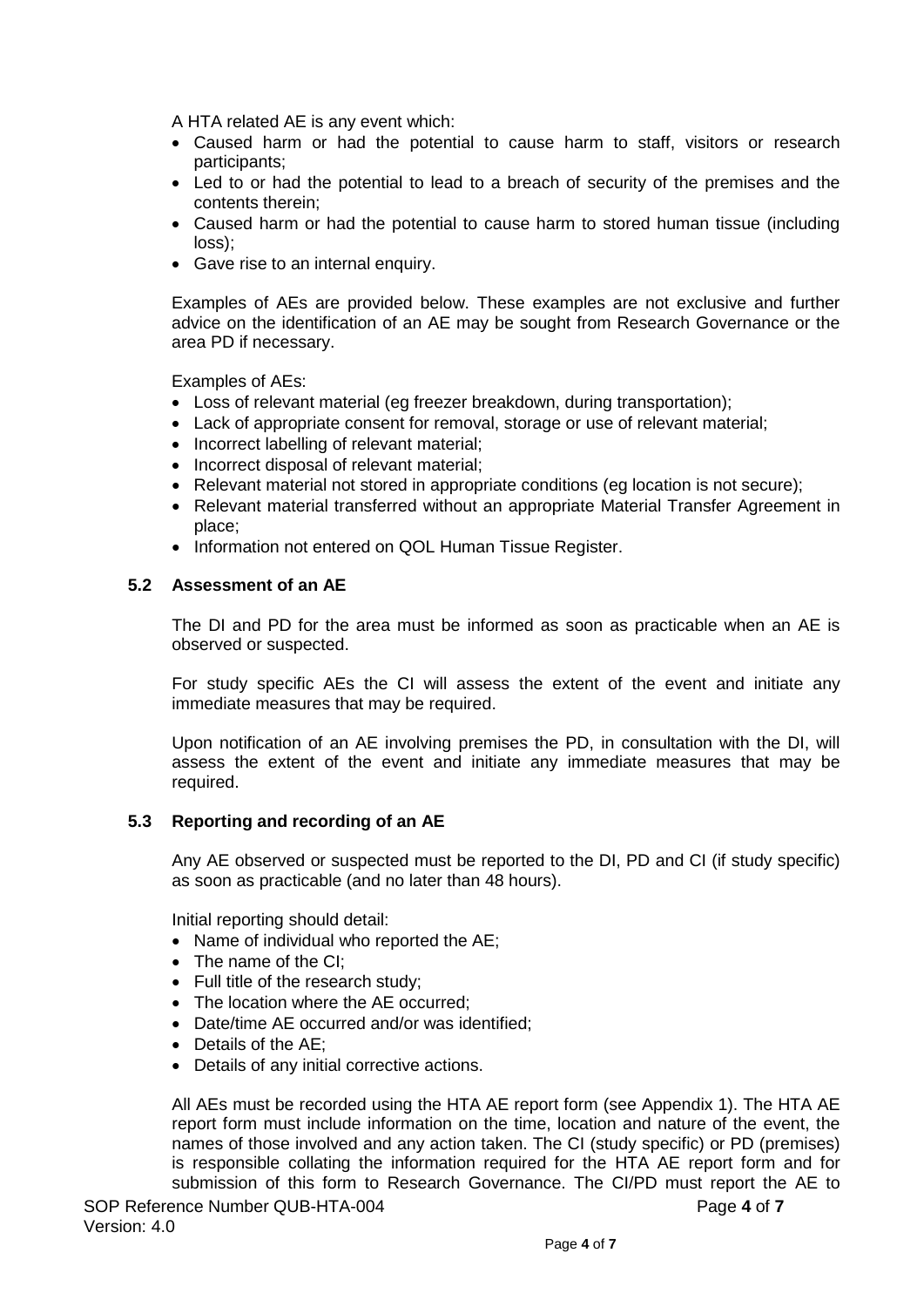Research Governance as soon as possible and no later than within 5 working days of notification. Research Governance must maintain records of all AE reported.

Consideration must also be given to other areas that may be affected by the AE. If an AE results in health and safety, legal, scientific or physical resource implications then it must be reported appropriately to the relevant area (eg Estates Directorate, Head of School, Safety Service).

## **5.4 Further action and implementing corrective action**

The CI/PD in consultation with the DI must determine any action to be taken to prevent a reoccurrence of an AE.

Upon receipt of a HTA AE report form, Research Governance in consultation with the DI must determine if any further investigation or audit is required.

HTA AE reports will be collated for consideration by the Human Tissue Steering Group.

#### **6. References**

Human Tissue Authority Code of Practice and Standards E Research <https://www.hta.gov.uk/hta-codes-practice-and-standards> (last accessed May 2019)

Human Tissue Authority definition of relevant material [https://www.hta.gov.uk/policies/list-materials-considered-be-%E2%80%98relevant](https://www.hta.gov.uk/policies/list-materials-considered-be-%E2%80%98relevant-material%E2%80%99-under-human-tissue-act-2004)[material%E2%80%99-under-human-tissue-act-2004](https://www.hta.gov.uk/policies/list-materials-considered-be-%E2%80%98relevant-material%E2%80%99-under-human-tissue-act-2004) (last accessed May 2019)

#### **7. Appendices**

Appendix 1 HTA Adverse event report form Appendix 2 HTA Adverse event flowchart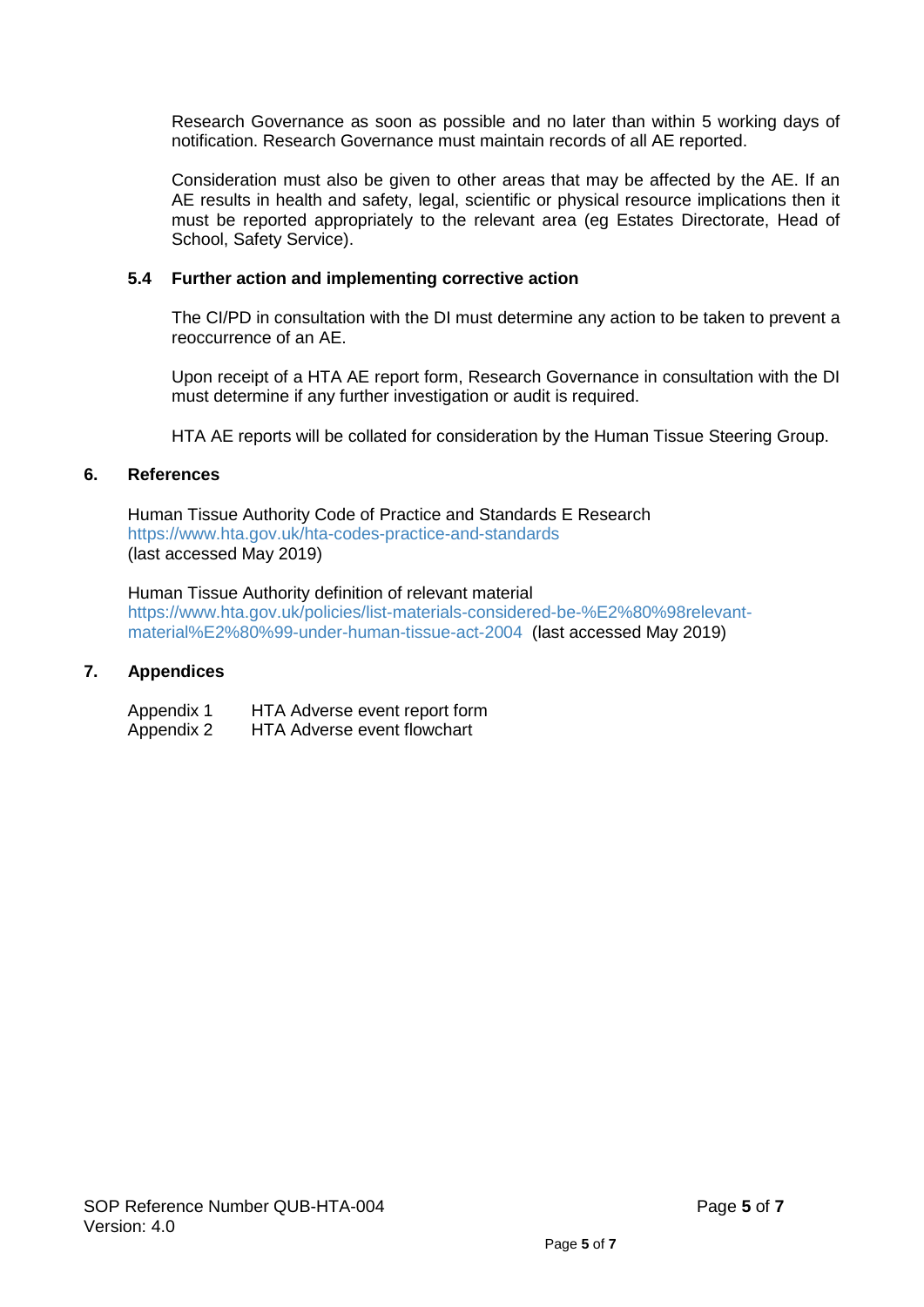

## **HTA Adverse Event Notification Form**

Individual reporting the AE:

Research study details *(if applicable)*

Chief Investigator:

Study Title:

AE details

Date of occurrence:

Location:

Circumstances of the event *(Attach copy of a detailed report if necessary):*

Implications of the AE:

Action taken:

Please return completed form to Research Governance, 63 University Road, Belfast, BT7 1NF or email to [researchgovernance@qub.ac.uk](mailto:researchgovernance@qub.ac.uk)

Date received by Research Governance: